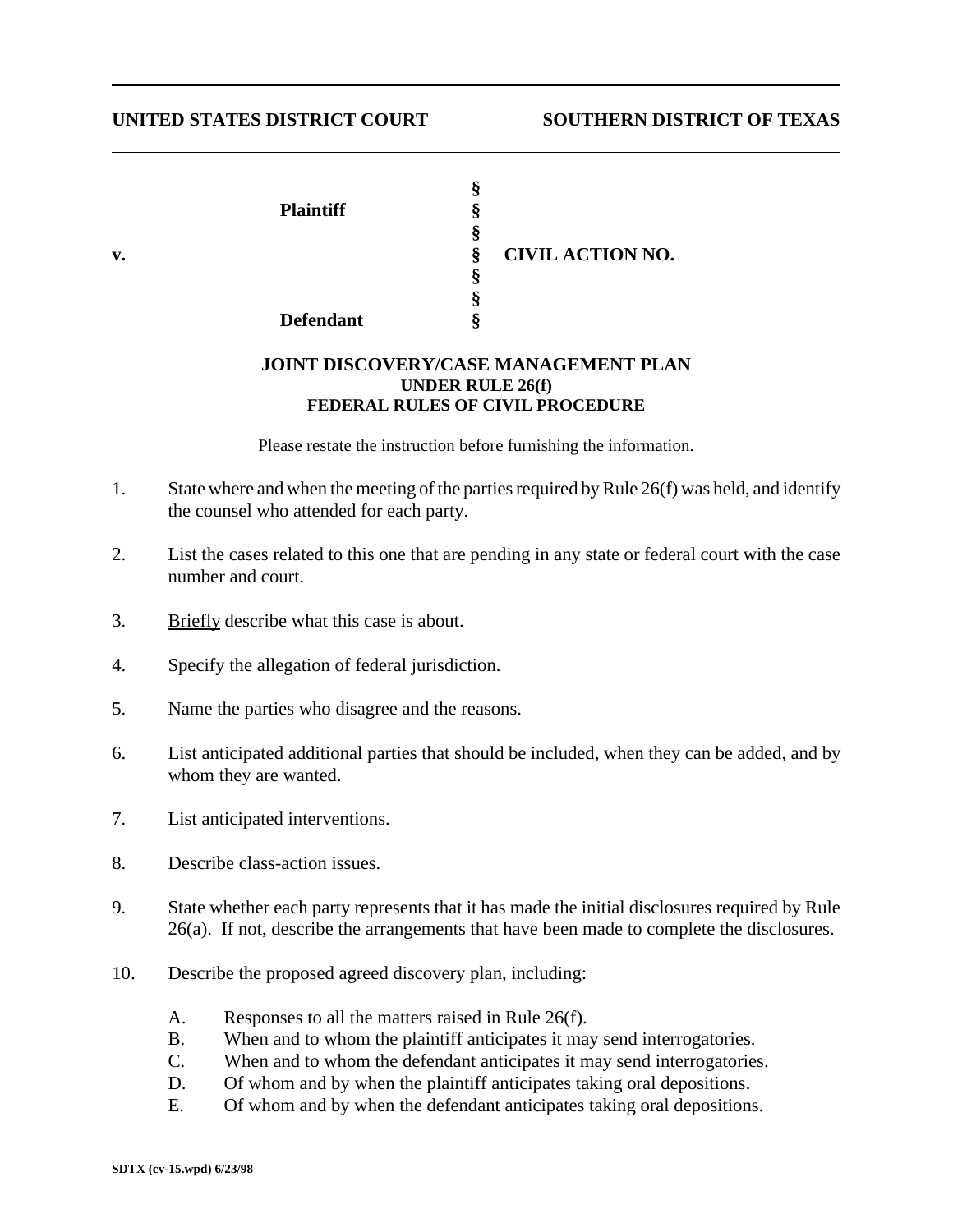- F. When the plaintiff (or the party with the burden of proof on an issue) will be able to designate experts and provide the reports required by Rule 26(a)(2)(B), and when the opposing party will be able to designate responsive experts and provide their reports.
- G. List expert depositions the plaintiff (or the party with the burden of proof on an issue) anticipates taking and their anticipated completion date. See Rule  $26(a)(2)(B)$ (expert report).
- H. List expert depositions the opposing party anticipates taking and their anticipated completion date. See Rule 26(a)(2)(B) (expert report).
- 11. If the parties are not agreed on a part of the discovery plan, describe the separate views and proposals of each party.
- 12. Specify the discovery beyond initial disclosures that has been undertaken to date.
- 13. State the date the planned discovery can reasonably be completed.
- 14. Describe the possibilities for a prompt settlement or resolution of the case that were discussed in your Rule 26(f) meeting.
- 15. Describe what each party has done or agreed to do to bring about a prompt resolution.
- 16. From the attorneys' discussion with the client, state the alternative dispute resolution techniques that are reasonably suitable, and state when such a technique may be effectively used in this case.
- 17. Magistrate judges may now hear jury and non-jury trials. Indicate the parties' joint position on a trial before a magistrate judge.
- 18. State whether a jury demand has been made and if it was made on time.
- 19. Specify the number of hours it will take to present the evidence in this case.
- 20. List pending motions that could be ruled on at the initial pretrial and scheduling conference.
- 21. List other motions pending.
- 22. Indicate other matters peculiar to this case, including discovery, that deserve the special attention of the court at the conference.